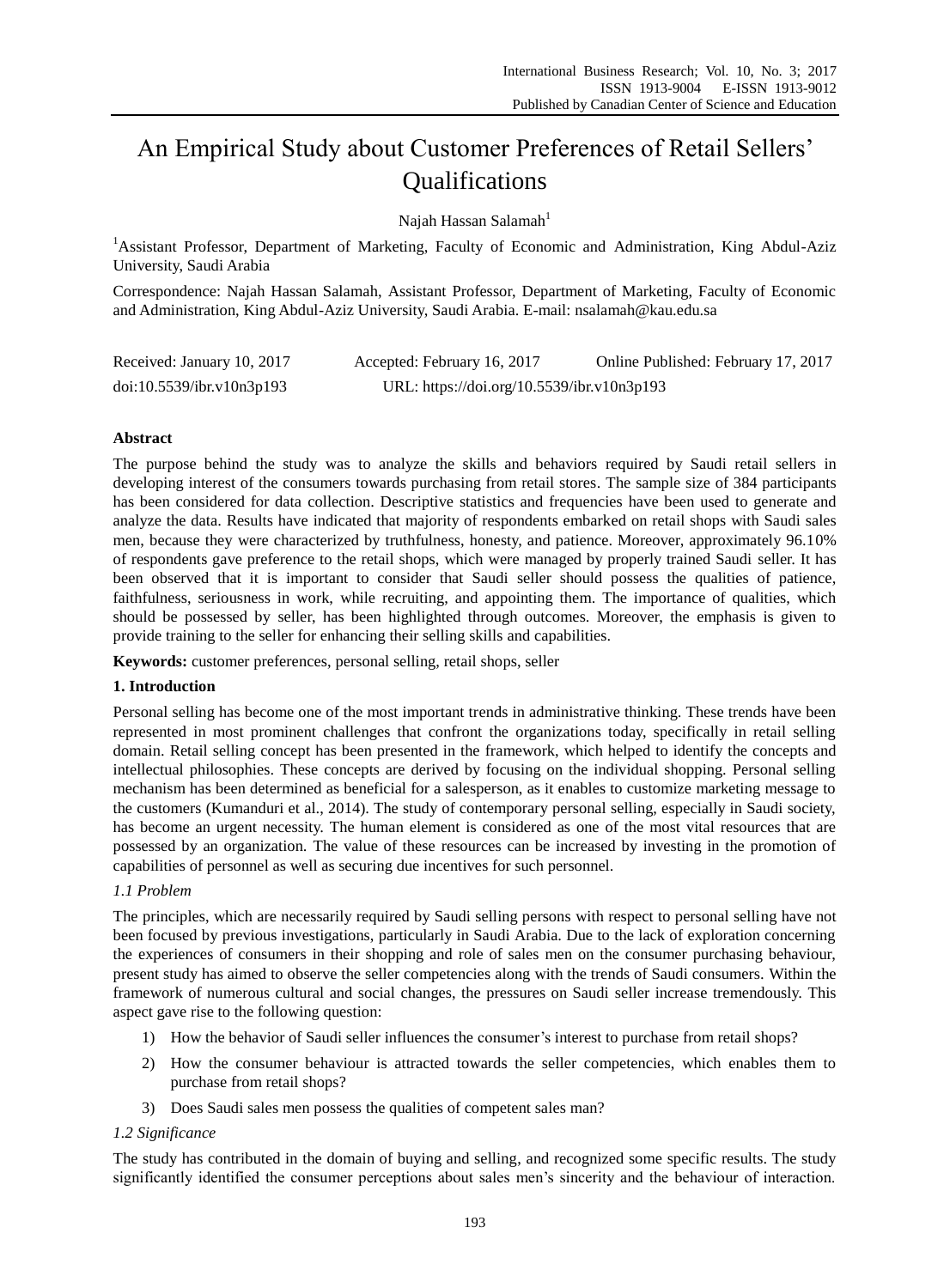The skills of Saudi sales men while dealing with the customers have been significantly observed and the requirement of providing further training to the sales men in Jeddah has been highlighted. The strengths and weaknesses regarding skills of sales men in attracting consumers to buy certain product or service have been examined to identify the qualifications or experiences of sales men, particularly in Jeddah, Saudi Arabia.

#### *1.3 Objectives*

The study has developed certain objectives, which are as follow:

- To study the strengths of Saudi seller in assisting the consumer's purchasing decision.
- To recognize the importance of practical qualities that Saudi seller should possess.
- To assure the extent to which the Saudi sellers possess required qualities and their impact on consumer's interests to purchase from retail shops.
- To submit a set of recommendations on personal selling in a manner that suits the nature of Saudi market.

#### **2. Literature Review**

In order to engage in selling a product efficiently; the sales man has to play different roles to involve in various activities, and to use distinctive set of knowledge, skills, and abilities. For practicing an efficient selling, a complex structure of knowledge and the ability to effectively utilize knowledge are necessarily required by a sales person. An efficient sales person should possess more knowledge about its customers as compared to any other professional. Moreover, a sales man should be comprised of interpersonal, mentalizing, and emotional intelligence qualities. In interpersonal metalizing, the sales man is required to consider the mental states and intentions of customers towards purchasing (Dietvorst et al., 2009). Emotional intelligence is an important aspect of psychology, which is related with personal selling. Hence, a salesman with high emotional intelligence can efficiently perceive and manage the emotions of its customers (Lilien and Grewal, 2012).

In respect of relationship significance among customers and personal selling, it has been examined that many companies have given this activity a great importance to reach the best level of performance. This significance not only leads to enhance the sales, but also reflects a positive image of companies in their respective communities. For a long-term success, companies generally consider customer satisfaction as a unique element. The long-term association between the company and consumers is important as it is beneficial for both parties (Pettijohn et al., 2002).

Culture also evaluates the way through which consumers respond to brand images, prices, and advertising components (Shavitt and Cho, 2016). The knowledge about consumers' behavior is of great importance, as it enables the salesperson to understand how consumers feel, think, and select from alternatives, while purchasing a product or brand. Taking into consideration the behavior of Saudi consumers, it has been proposed by Rahman (2012) that the retail market of Saudi Arabia is not an exception. Within the retail markets, changing scenario of consumer behavior in Saudi Arabia provides a proof to the availability of potential opportunities. In order to identify the consumer behavior regarding purchasing decision, companies usually conduct detailed surveys to evaluate the requirements of consumers. Some of the factors, which show an influence on consumer buying behavior include social, psychological, and personal factors (Kotler et al., 2015).

The roles of service quality satisfaction and perception in the origination of behavioural intentions have been recognized by the services marketing literature. The intervening role of satisfaction in regards with the relationship between behavioural intentions and service quality have been established. A study conducted by Bijmolt et al. (2014) on online purchasing behaviour explored that there are remarkable differences regarding intentions to repurchase a particular product among the consumers. Consumers, who complained because of negative experiences, expressed higher intentions to repurchase a particular product or service than the consumers with no negative experience. This study was one of the significant empirical studies concerning the situations of complaints and dissatisfaction related to online purchase behaviour.

Another study by Ozer & Gultekin, (2015) has intended to explore the influence of pre-purchase behaviour and desire to buy a certain product. The effect of impulse buying behaviour on post-mood has also been considered. The results examined the pre and post-purchase mood effects with consumer satisfaction as a mediating variable. The tendency of consumer's impulse pre-purchase mood encourage impulse buying positively. It has also been observed that impulse buying has no effects on the purchasing mood of the consumers, and consumer's satisfaction has a partial mediator role between the pre and post-purchasing mood.

The ethical behavior of sales men has also a significant influence on the commitment and relationship of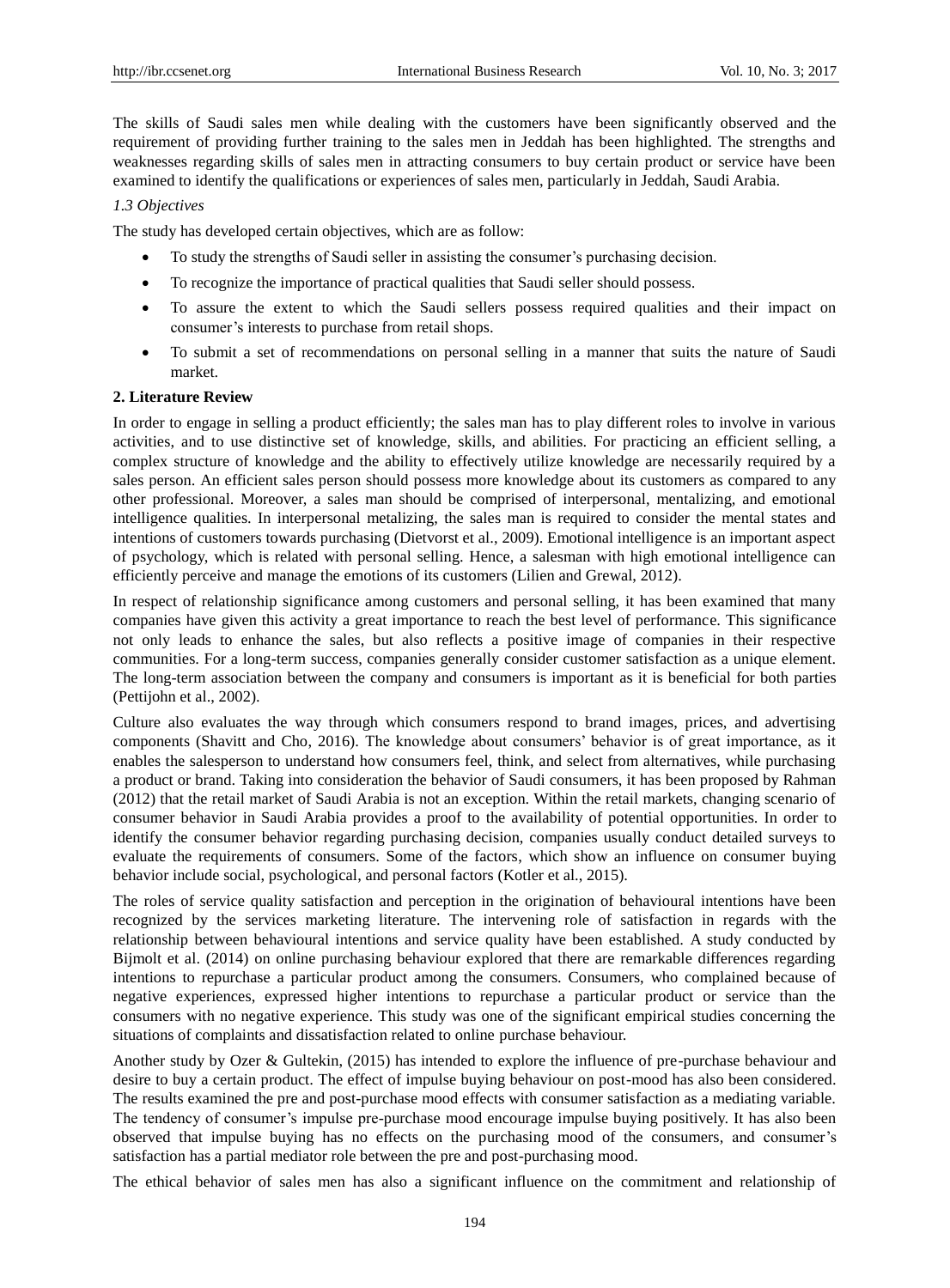customers. This is because honest actions of salesman results in increasing the trust of customers on salesman, and also on the organization. In this way, customer loyalty towards the product also increases. It has been evaluated that a strong relationship exists among ethical sales behavior of salesman, customer satisfaction, and customer loyalty. Thus, the ethical behavior of salesman plays a fundamental role in retaining the customer loyalty (Lin, 2012). Moreover, it has been determined that seller plays an important role in maintaining the existence of the store via achieving the satisfaction, confidence and loyalty of customers. The findings of the study conducted by Tolba et al. (2015) have shown positive relationship between the store and consumer resulting from good interaction, which has been established by seller with its targeted customers.

The salesperson intelligence is often utilized by organizations in marketing strategies to enhance the sales performance. Although, this tactic is challenging if the knowledge is affirmed on unsatisfactory perceptions. Results from a study have shown that self-efficacious seller are biased upwardly and the customer-oriented salesmen are biased downwardly in their perspectives of consumer relationship quality. The influence of salesmen accuracy and inaccuracy are curvilinear and distinct, as illustrated by the response of surface analyses. The findings highlighted the benefits of evaluating the perceptions of sales men and the strategies to manage it (Mullins et al., 2014).

Two types of judgements are usually made by the sales men about consumers in face-to-face interactions, which includes the judgements that are more deliberative and intuitive. The study conducted by Hall et al. (2015) evaluated the influence of deliberative judgement and accurate intuitive on the sales men performance. A matched survey, objective, and observational survey have been obtained during, before, and after the interaction between sales man and consumer. The findings have indicated that there is an enhancement in selling performance due to the accurate intuitive judgements by enabling more suitable selling strategies. Furthermore, it has been observed that consumer orientation and listening skills influence deliberative accuracy; whereas, intuitive accuracy is influenced by empathy for the customer and domain-specific experience. Despite of the personal selling skills of sales men taught in training, effective selling requires sales men to make precise and accurate judgements about their consumers (Dixon & Adamson, 2011). Previous researches have related the intuitive judgements to task performance and highlighted that accurate intuition can result in greater raise in salaries, higher ranks in the corporation and assist to gain higher ratings from managers (Byron et al., 2007; Hall et al. 2014).

#### **3. Methodology**

A questionnaire has been structured to obtain the primary data from the participants. The competencies and skills of the Saudi sellers have been identified by incorporating the questions related to the qualities of the seller, which attract the consumers to buy product or services. The questionnaire has been designed on Likert Scale. The 384 residents of Jeddah have been considered as study participants, who have been selected through random sampling approach. However, the study was restricted to Jeddah as it was difficult conduct the study in all cities of the Kingdom of Saudi Arabia due to its quite known expanse the data collected through the questionnaire was then analysed using Statistical Package of Social Sciences (SPSS) version 19.0. The reliability of questionnaire has been tested through Cronbach's alpha to assure that the developed instrument is reliable enough to produce accurate results. The descriptive statistics and the frequencies of the responses obtained through the data collection were observed; the descriptive statistics assisted to show the behaviour and qualities of seller attracts the consumer to buy a particular product or service. The frequencies of the responses have been represented in the graphical manner. From the descriptive statistics, it has been determined that the sample comprised of 48% of married individuals; however, the remaining 52% were unmarried, as shown in Table 1.

The outcomes of Cronbach's alpha demonstrated a value of 0.873, which is greater than 60%. This has shown that the developed questionnaire is reliable to produce good results (Table 1). Moreover, table 1 has represented the mean and standard deviation of the data collected through the questionnaire.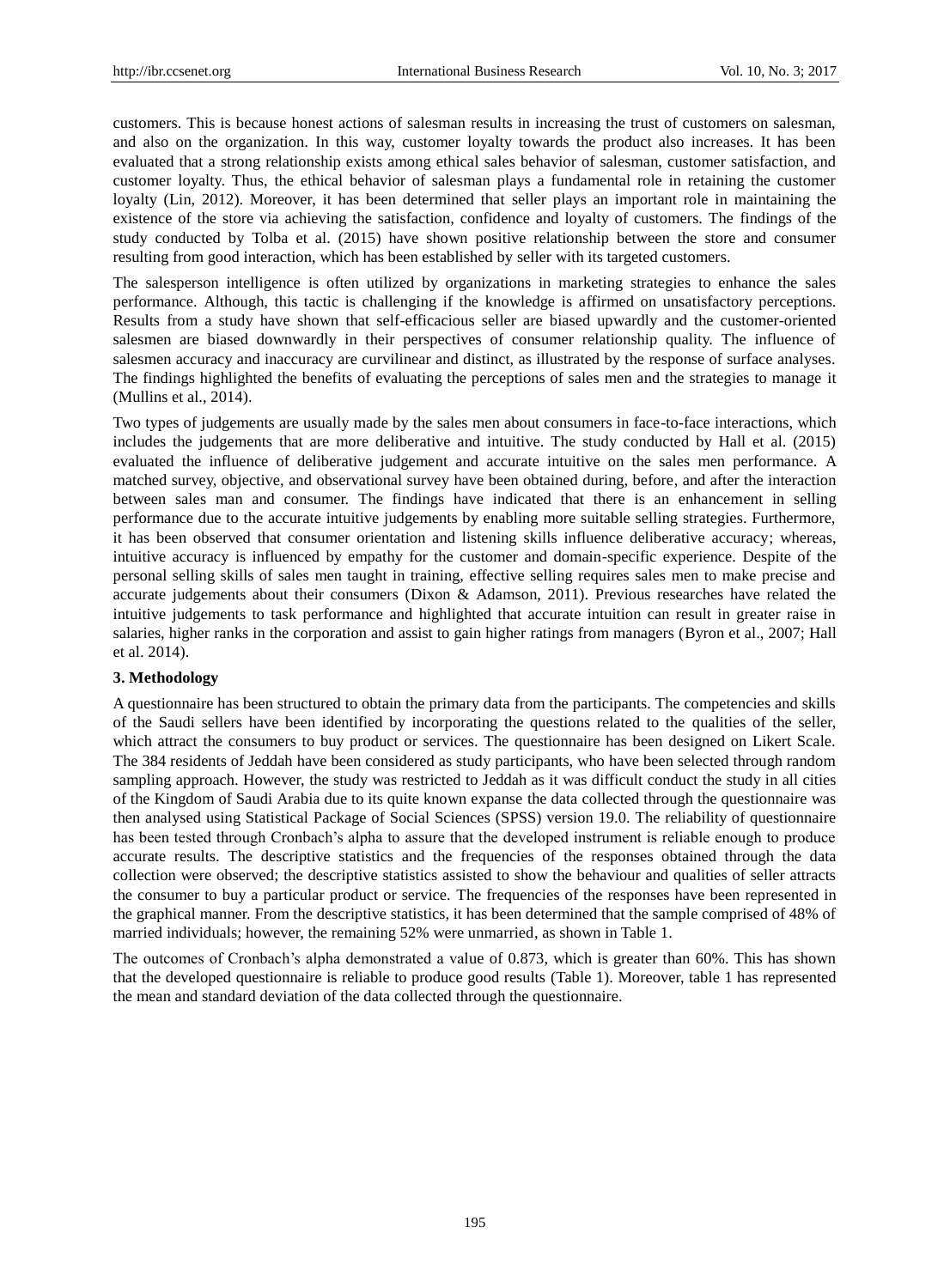### Table 1. Descriptive Statistics

| SN                                                      | Ouestion                                                                                                                                          | Average | Standard<br>Deviation |  |  |
|---------------------------------------------------------|---------------------------------------------------------------------------------------------------------------------------------------------------|---------|-----------------------|--|--|
| -1                                                      | Is the Saudi retail seller patient and work seriously and that this assists you in<br>purchasing?                                                 | 2.34    | 1.056                 |  |  |
| 2                                                       | Is the Saudi retail seller characterized by truthfulness and sincerity and that this<br>assists you in preferring to deal with him?               | 2.19    | 1.000                 |  |  |
| 3                                                       | Is the male Saudi practical and less talkative characterized by honesty and<br>sincerity and that this helps you in preferring to deal with him?  | 2.48    | 1.111                 |  |  |
| 4                                                       | Is the Saudi retail seller characterized by honesty and that this assists you in<br>preferring to deal with him?                                  | 2.17    | 0.962                 |  |  |
| 5                                                       | Is the Saudi retail seller cordial, loved and less talkative and that this assists you<br>in preferring to deal with him?                         | 2.27    | 0.998                 |  |  |
| 6                                                       | Do the qualities of truthfulness, honesty and patience which the Saudi retail seller<br>possesses assist in the selling process?                  | 1.59    | 0.826                 |  |  |
| 7                                                       | Is the success of retailing shops associated to the skill of the Saudi seller working<br>at such shops?                                           | 2.04    | 1.111                 |  |  |
| 8                                                       | Does the Saudi retail seller give much attention to the time of the client?                                                                       | 2.37    | 1.134                 |  |  |
| 9                                                       | Do you prefer retail shops with seller who perform their duty in a good manner?                                                                   | 1.37    | 0.616                 |  |  |
| 10                                                      | Is supervision over the Saudi retail seller at the shops is done well?                                                                            | 2.33    | 1.055                 |  |  |
| 11                                                      | Is it true that the better supervision you have over the Saudi seller, the better<br>performance you obtain?                                      | 1.42    | 0.642                 |  |  |
| 12                                                      | Do shops that have good internal arrangement are characterized by facilities that<br>help seller to offer better service?                         | 1.45    | 0.714                 |  |  |
| 13                                                      | Does the good dealing of the Saudi retail seller with the consumers and meeting<br>their demands indicate he was carefully selected for the post? | 2.20    | 0.976                 |  |  |
| 14                                                      | Does the Saudi retail seller understand the desires of the consumers because this<br>reflects that he was properly trained?                       | 2.28    | 1.070                 |  |  |
| 15                                                      | Do successful shops are the ones that have trained manpower which understands<br>the very nature and characteristics of the product?              | 1.31    | 0.569                 |  |  |
| 0.873<br>Cronbach's alpha coefficient for the stability |                                                                                                                                                   |         |                       |  |  |

# **4. Results**

With respect to age group, it has been observed from Figure 1 that the sample size of 51.2% belongs to a group of 20-30 years. It is followed by the age group that is from 30 years to less than 40 and constituted 29% of the sample size, followed by the age group that is less than 20 years with a percentage of 9.4%. The age group of more than 50 years comprised only 2.6% of sample size.



Figure 1. Age Groups

It can be observed from Figure 2 that the sample included all educational levels and qualifications. The sample size varies regarding education, in which few participants have an educational level less than university, and others are doctorates holders. The percentage of Bachelor's degree holders is 71.8% and that with an educational level less than a university one is 18.5%. The percentage of those holding Master Degrees is 7.6%, and those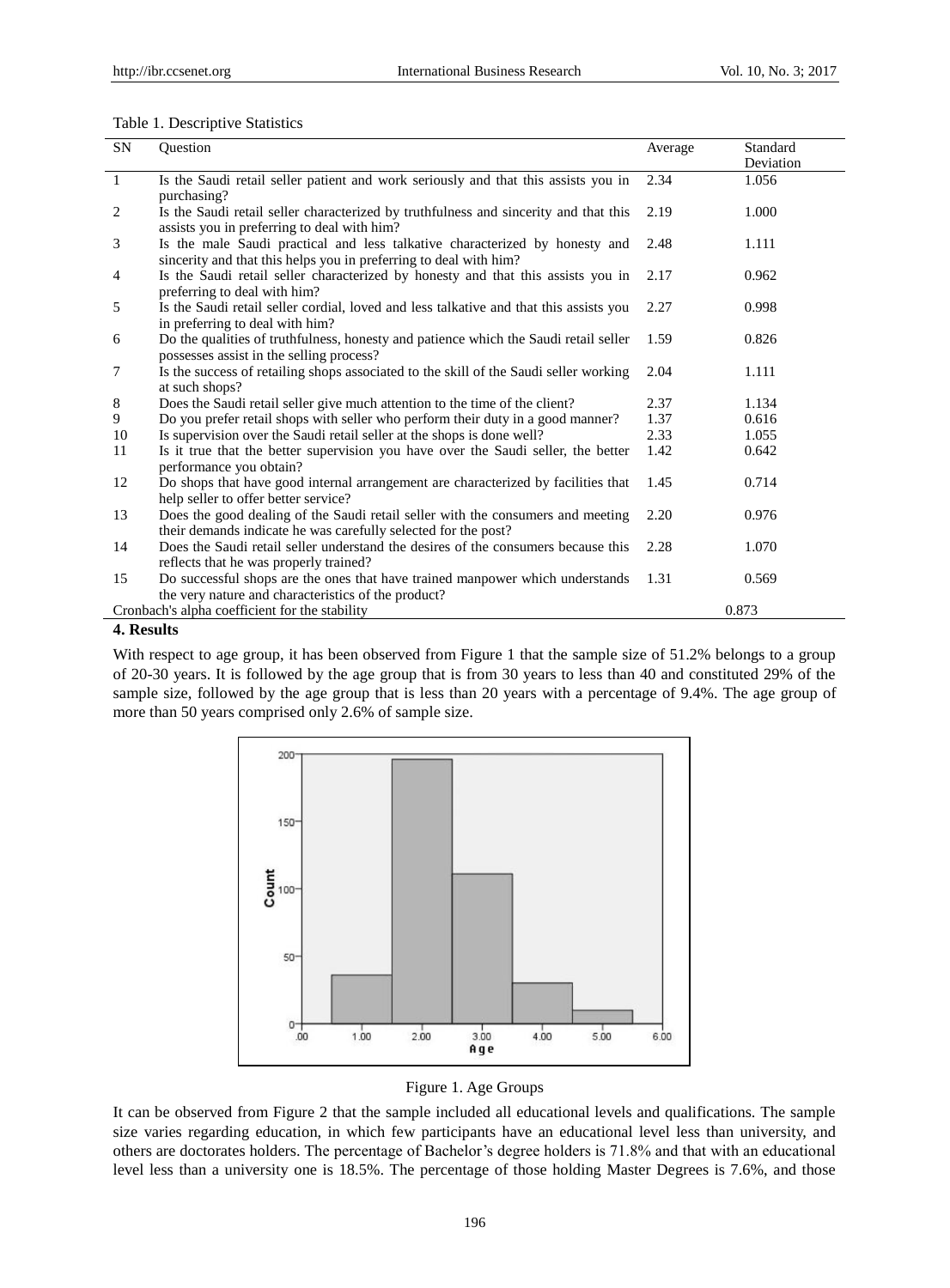holding Doctorate Degrees is 2.1%. This reflects the level of awareness among sample members regarding to deal with the questionnaire as virtual consumers.



Figure 2. Educational Qualification

Taking into consideration the questions asked from respondents, it has been analyzed that the Saudi retail seller is patient and works seriously. Thus, 50.7% of respondents strongly agree that the patience level of Saudi salesman has a positive influence on their purchasing decisions. It has been observed from outcomes that 19.1% of respondents agree, 17.5% don't agree, and just 2.6% of participants don't strongly agree with the statement, as shown in Figure 3.



Figure 3. Patience Level of Saudi Salesman Positively affects Purchasing

When the respondents were asked about the impact of Saudi salesman characteristics to deal with customers, it has been evaluated that 45.7% of respondents agree and 25.1% strongly agree. Hence, it can be said that Saudi consumers usually prefer to deal with Saudi retail seller, because he is characterized by truthfulness and sincerity, as shown in Figure 4.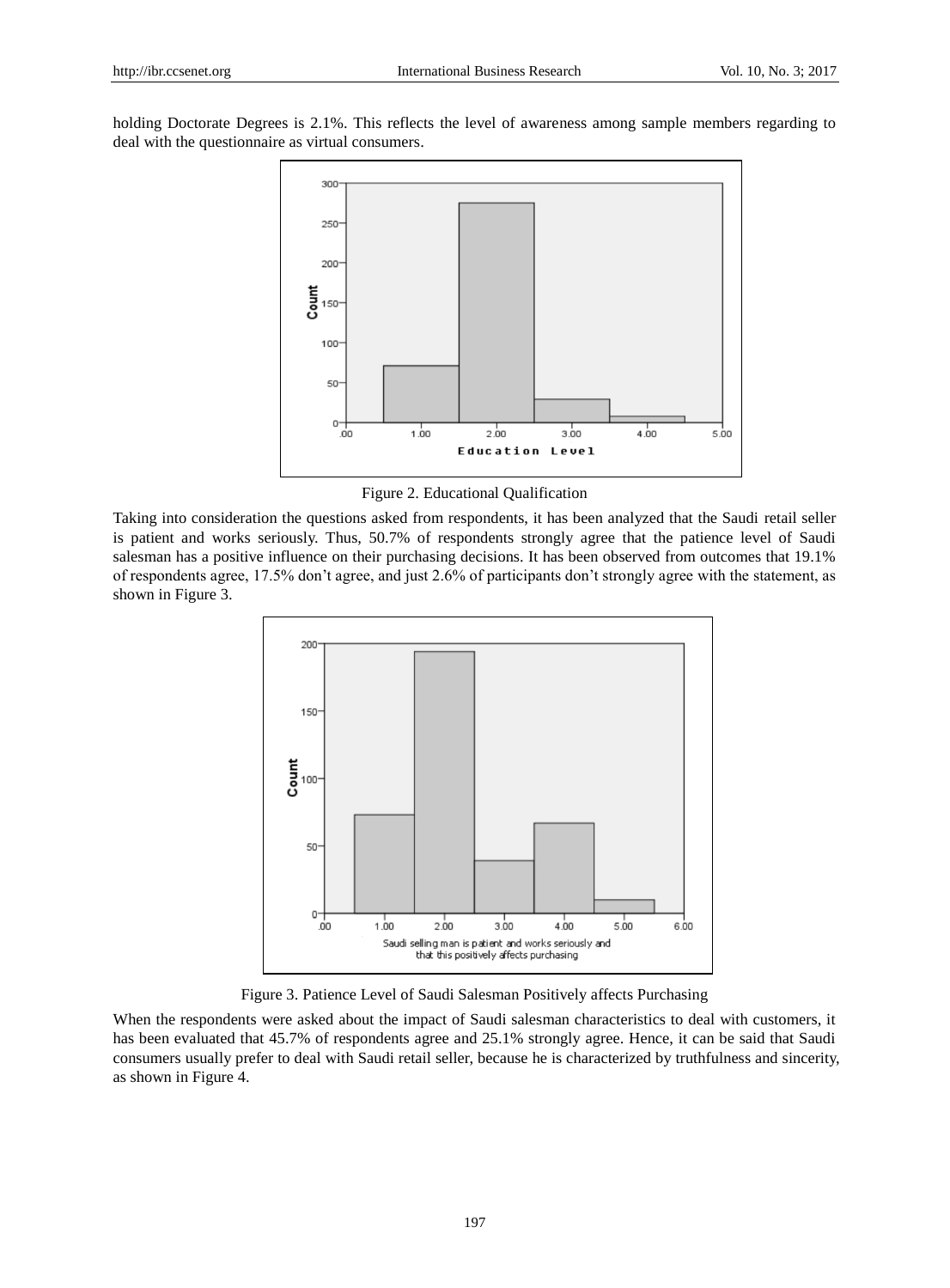

Figure 4. Characteristics of Saudi Retail seller allows Consumers to deal

With respect to less talkative nature of Saudi salesman, it has been evaluated that approximately 63% of participants respond positively. Hence, Figure 5 has shown that the consumers are likely to prefer dealing with practical and less talkative retail seller who concentrates on product rather than on mere talking.



Figure 5. Consumers Prefer Dealing with Practical and Less Talkative Salesman

Taking into consideration the honesty factor of Saudi salesman, it has been observed that consumers prefer to deal with the Saudi retail seller, as shown in Figure 6. The great percentage indicates and confirms the quality of being honest from religious and cultural perspective. The Saudi society is generally characterized with honesty and this is a quality with which the Saudi retail seller is characterized over other male seller.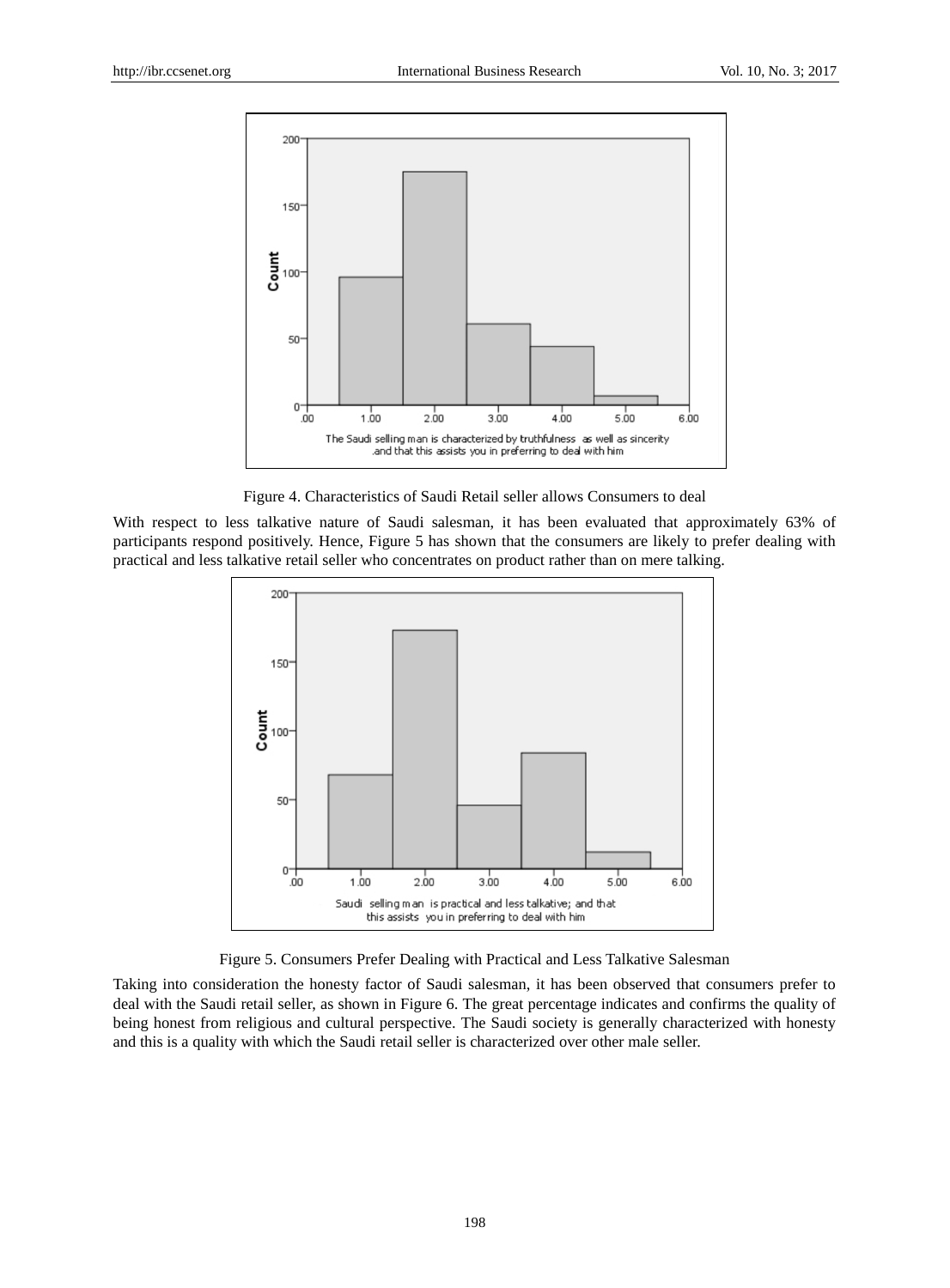

Figure 6. Honesty of Saudi Retail seller allows Consumers to Deal

Most of the respondents reported that the cordial, loving, and less talkative nature of Saudi selling males assist them to deal with him in purchasing decisions. It has been observed from Figure 7 that almost 67.1% of participants agreed with this statement. On the contrary, just 1.3% of respondents reported that they don't consider this component while making purchase decisions. With respect to the manners of Saudi retail seller, approximately 70.8% of participants respond positively that Saudi retail seller deals with them in good manner. It has been reported by participants that Saudi salesman are efficient in fulfilling the needs of customers (Figure 8). Therefore, it can be said that the selection of a suitable man leads to good results, particularly in commercial corporations or organizations that directly deals with customers.



Figure 7. Consumers Prefer Dealing with Saudi Salesman due to their Cordial, Loving and Less Talkative Nature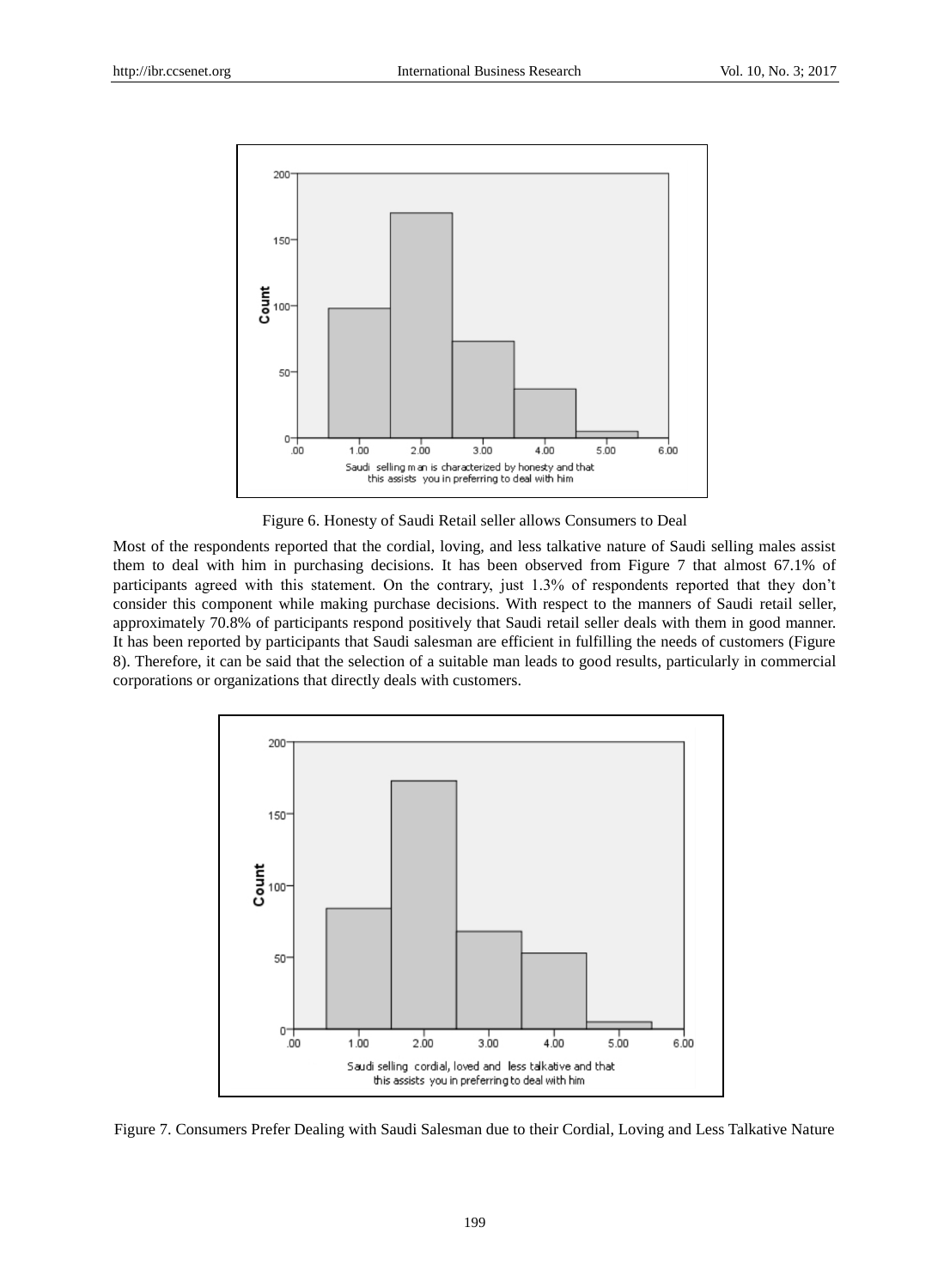

Figure 8. Saudi Retail seller Deal in Good Manner and Meet the Demands of Customers

The participants were asked about the extent to which Saudi retail seller understands their needs and desires. From the outcomes, it has been observed that 42.6% participants agreed, 24.5% strongly agree, as shown in Figure 9. Thus, it has been assessed that Saudi retailers understand the desires of its customers appropriately. This is due to a significant reason, i.e., good training provided to Saudi salesman. Undoubtedly, training is a crucial factor in success and promotion of the performance of seller at retail stores (retailers).



Figure 9. Proper Training enables Saudi Salesman to understand the Desires of Consumers

The collective outcomes demonstrate that the percentage of agreement is  $(38.33 + 37.93) = 76.26\%$ , which exceeds three quarters of overall responses. On the contrary, a very minor percentage of respondents 11.85% (1.74 + 10.11) were observed to reject the statements of questionnaire. Hence, it has been determined that majority of study participants shown a positive attitude towards questionnaire. Figure 10 has demonstrated a summary of overall responses generated through research participants.

#### **5. Discussion and Conclusion**

To evaluate the competencies of Saudi sales man, the responses have been obtained through the analysis of data. The first priority has been given to "the successful retail shops are the ones that are manned by trained manpower that understands the nature and characteristics of the product". This reflected the training significance of manpower with respect to the product features and characteristics, because this training secures the capability of Saudi salesman to meet customers' requirements regarding a specific product. The preference of retail stores that are manned by Saudi seller, who perform their work properly, has been ranked on second number. From the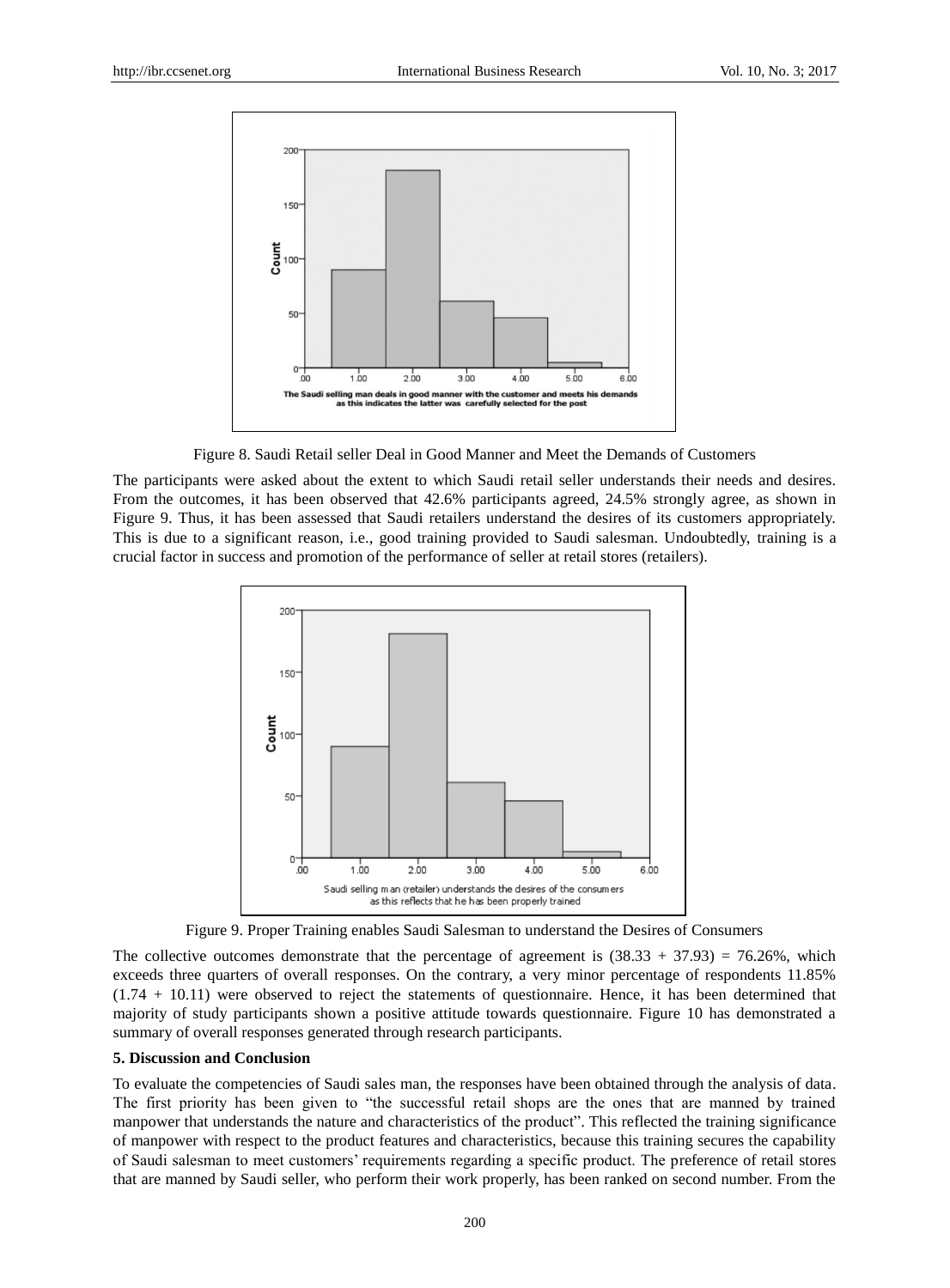outcomes, it has been evaluated that the performance of seller plays a significant role to retain the clients. The performance of Saudi retail seller has been found to meet the expectations of clients regarding the rendered service. Moreover, their performance is also in compliance with the Hadith of Prophet Muhammad (PBUH), which says "Allah Almighty loves that anyone does a work, he should do it perfectly". At the third rank, comes the phrase "The more supervision you have over seller, the better performance they attain". It is known that good supervision and follow-up necessarily lead to a better performance.

On fourth number, "The retail shops that have good internal arrangement and organization, the seller attached to them are characterized by offering better service" has been ranked. The good organization leads to better performance of seller and they render better service to clients. The phrase "the qualities of truthfulness, honesty and patience possessed by a retail seller (retailer) assists in the purchasing process" has been ranked on fifth number. It is appropriate to note that retail seller should possess the qualities of truthfulness, honesty and patience, ranging over relative significance, from the most significant to less significant. Finally, at rank six, came the phrase "the Saudi retail seller is a practical and less talkative official and this makes you prefer to deal with him". It has been observed that the Saudi retail seller is characterized by the fact that he is not talkative; and this promotes the serious client to deal with him.

The respondents shown a positive attitude towards questionnaire components, which helped in generating significant outcomes. With respect to social status of study participants, a relatively balanced percentage has been observed. The positive attitudes have become dominant on participants' opinions towards all variables and assumptions pertaining to significance of personal selling on consumers' attitudes. It has been recommended through outcomes that more concentration should be given while appropriately selecting the retail seller. It has been confirmed by considering the significance of particular qualities of retail seller, which comprise patience, trustfulness, serious work, and honesty.

#### **6. Research Limitations and Future Research**

The current study has considered the sample size from Jeddah, city of Saudi Arabia. The future studies should consider the entire Saudi Arabia as a sample of study. Moreover, future researchers should also consider other Gulf countries besides Saudi Arabia to compare the consumer requirements among places. It is also suggested that future researches should be performed by conducting cross-cultural analysis regarding competence of retail seller and its impact on the purchasing decisions of consumers. Furthermore, continuous attention must be given to developments in the field of retail selling and also to encourage the development of companies that depends on the seller, who must follow the regulations and work for the development. Specialized training courses and seminars for retail seller on specific skills such as work ethics, competency and effectiveness in work, must be conducted to secure due enhancement in the field. The usage of both modern techniques in the internal arrangement and organization of the retail shop as well as advanced electronic methods in the selling processes should be encouraged. This facilitates the task and function of the Saudi seller and the necessity of developing periodical tests for measuring the competency, performance and behavior of the sales men.

## **Acknowledgement**

The author is very thankful to all the associated personnel in any reference that contributed in/for the purpose of this research. Further, this research holds no conflict of interest and is not funded through any source.

#### **References**

- Byron, K., Terranova, S., & Nowicki, S. (2007). Nonverbal emotion recognition and salespersons: Linking ability to perceived and actual success. *Journal of Applied Social Psychology*, *37*(11), 2600-2619. https://doi.org/10.1111/j.1559-1816.2007.00272.x
- Dietvorst, R. C., Verbeke, W. J., & Bagozzi, R. P. (2009). Are Some Salespeople From Venus and Others From Mars? A Theory and Test of Interpersonal Mentalizing Using Functional Mri. *NA-Advances in Consumer Research, 36*.
- Dixon, M., & Adamson, B. (2011). *The challenger sale: Taking control of the customer conversation*. Penguin.
- HA Bijmolt, T., KRE Huizingh, E., & Krawczyk, A. (2014). Effects of complaint behaviour and service recovery satisfaction on consumer intentions to repurchase on the internet. *Internet Research*, *24*(5), 608-628. https://doi.org/10.1108/IntR-03-2012-0056
- Hall, Z. R., Ahearne, M., & Sujan, H. (2015). The importance of starting right: the influence of accurate intuition on performance in salesperson–customer interactions. *Journal of Marketing*, *79*(3), 91-109. https://doi.org/10.1509/jm.13.0505
- Kotler, P., Burton, S., Deans, K., Brown, L., & Armstrong, G. (2015). Marketing. Pearson Higher Education AU.